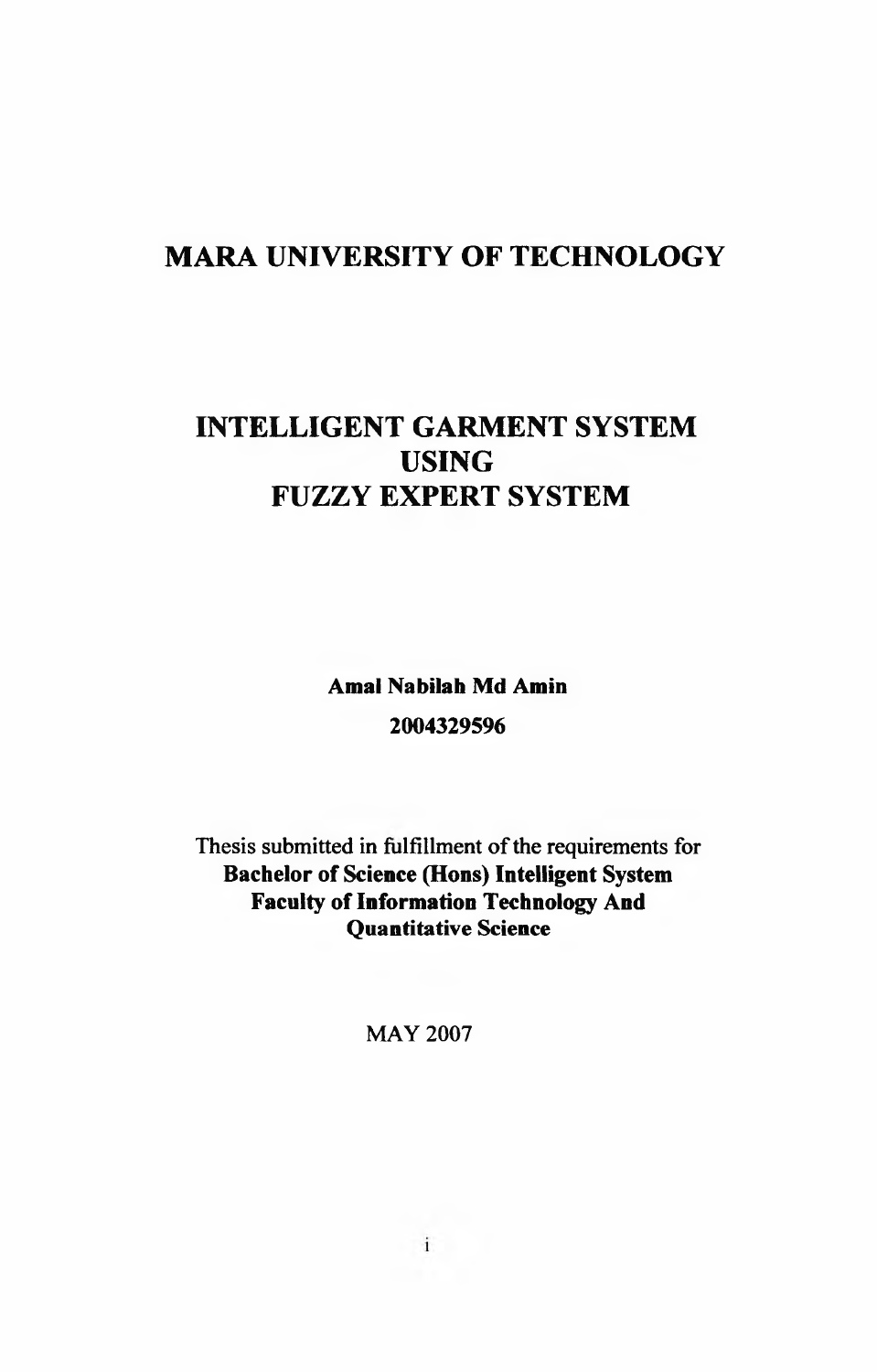#### <span id="page-1-0"></span>**DECLARATION**

I declare that this thesis and the research to which it refers are the product of my own work and that any ideas or quotation from the work of other people, published or otherwise are fully acknowledged in accordance with the standard referring practices of the discipline.

for that 15

MAY 29,2007 AMAL NABILAH MD AMIN 2004329596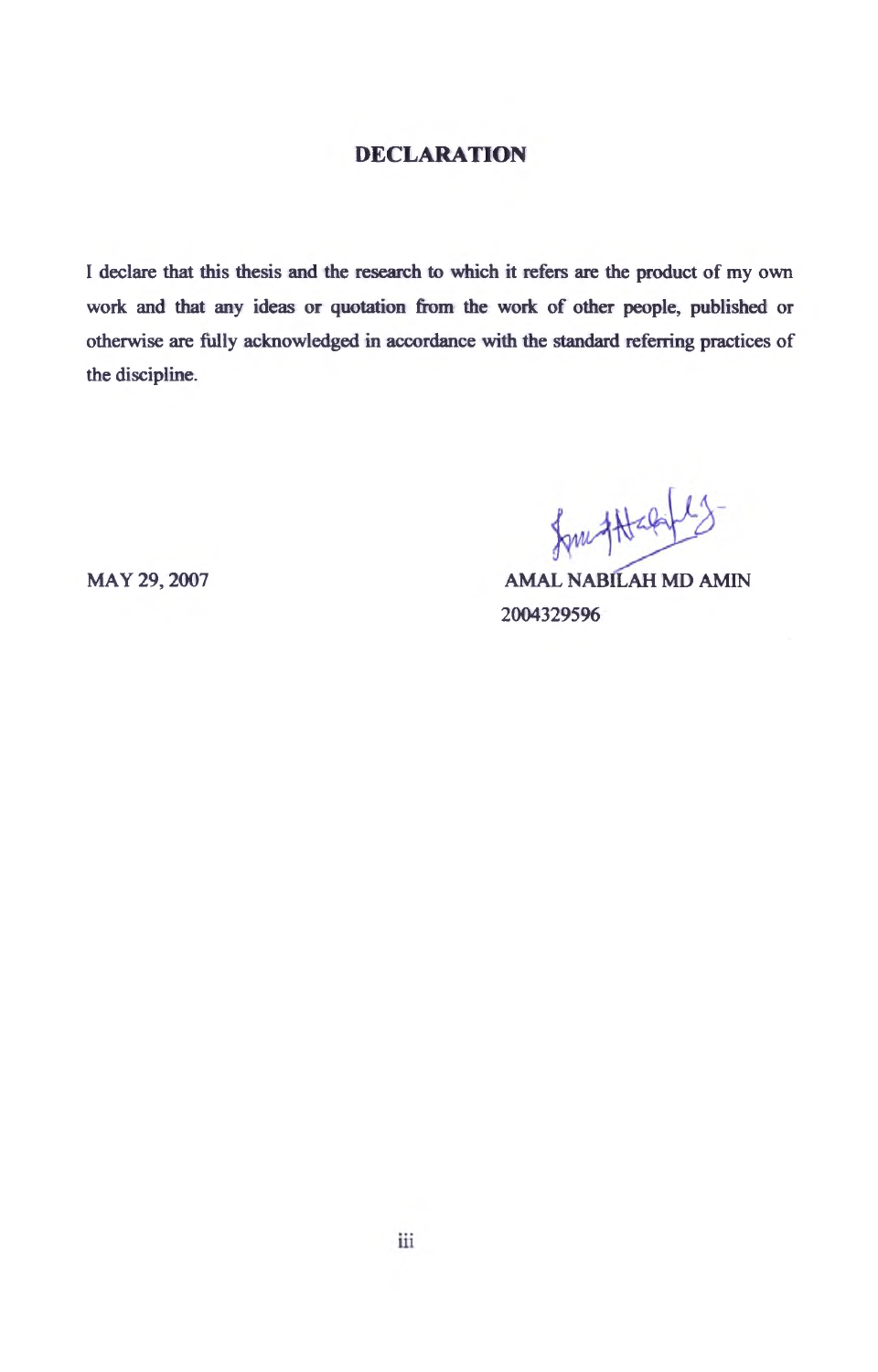#### <span id="page-2-0"></span>**ABSTRACT**

Body measurement is the most important thing that need to be considered in order to find the best fit size clothes. Traditionally, manual taking measurement by tailor has been applied. However, this conventional method requires more time and energy. This method also involved highly cost which may give a huge impact to the garment company. Therefore, a new system should be developed to measure human body based on the data (image) given by the customers. It will help to search and decide the best fit cloth(es) as a result. This research use one of the artificial intelligence techniques, **Fuzzy Expert System.** The type of fuzzy inference applied to the system is **Mamdani with hedges.** The first step applied is by defining the range of body measurement for each clothes size which was determined by the relevant expertise (tailor). Then fuzzy rules and fuzzy sets are determined. Next, coordinate point used for the image before the system gathers the measurement of the body. After that, the measurement will become an input to the knowledge base. The system will then be able to determine the match clothes size. This project was restricted to the Quppy's Garment Sdn Bhd for the shoulder, chest, waist and hip range measurement. This project is significant to the garment industry whereby, in defining clothes sizes using intelligent systems may make process faster and decrease the cost. The system have been tested base on 30 images and 95% of the output generate are consistent.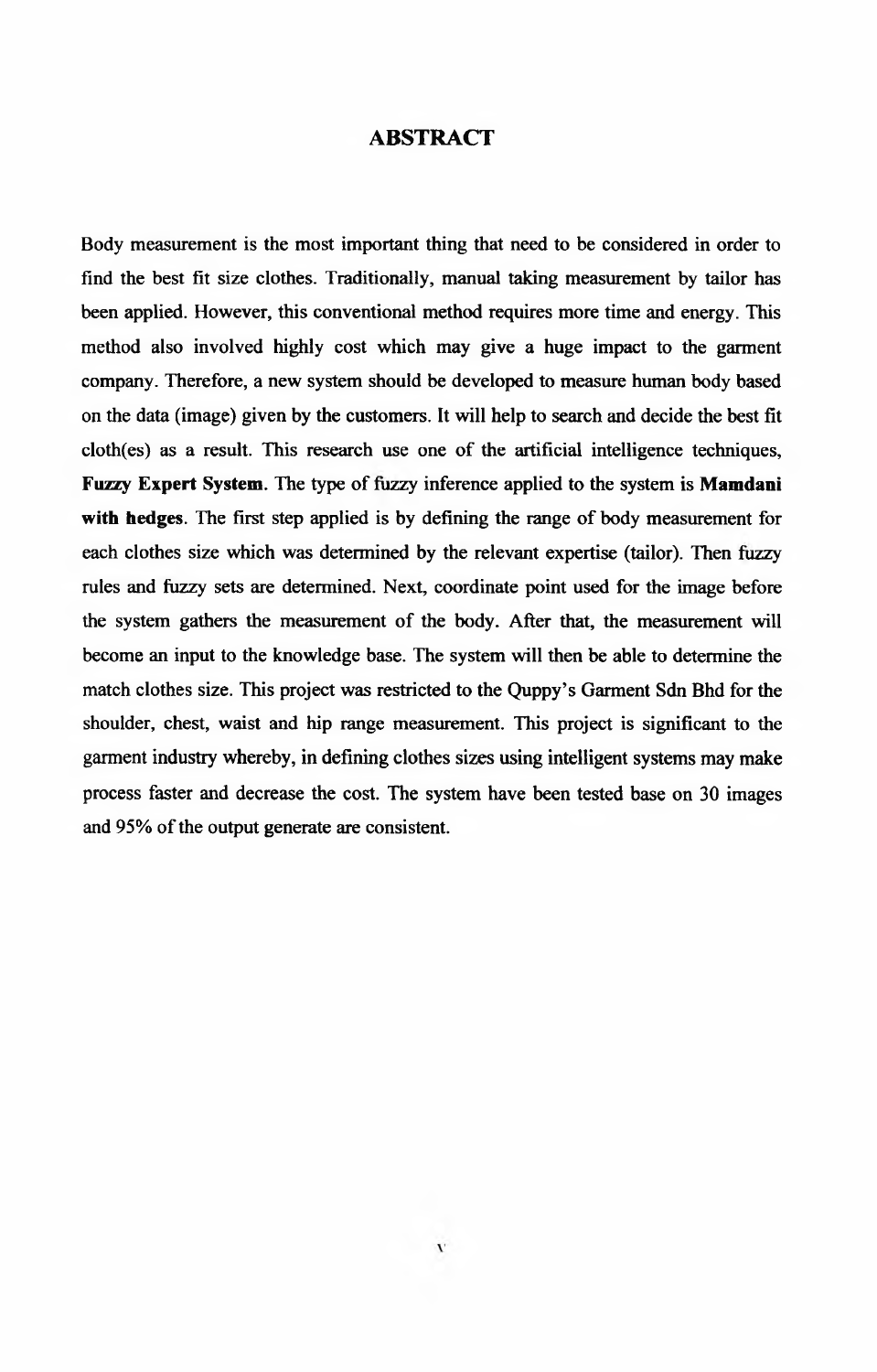## **TABLE OF CONTENTS**

### CONTENT PAGE

| <b>APPROVAL</b>         | ii        |
|-------------------------|-----------|
| <b>DECLARATION</b>      | iii       |
| <b>ACKNOWLEDGEMENT</b>  | <b>iv</b> |
| <b>ABSTRACT</b>         | v         |
| <b>TABLE OF CONTENT</b> | vi        |
| <b>LIST OF TABLES</b>   | ix        |
| <b>LIST OF FIGURES</b>  | x         |
|                         |           |

### **CHAPTER ONE: INTRODUCTION**

| 1.0 | Introduction                          |   |
|-----|---------------------------------------|---|
| 1.1 | Background of the Problem             |   |
| 1.2 | <b>Problem Statement</b>              |   |
| 1.3 | <b>Objectives of Research Project</b> | 2 |
| 1.4 | <b>Research Project Scopes</b>        |   |
| 1.5 | Significance of the Research Project  |   |
| 1.6 | Summary                               |   |

#### **CHAPTER TWO: LITERATURE REVIEW**

| 2.0 | Introduction |                                            | 5  |
|-----|--------------|--------------------------------------------|----|
| 2.1 |              | Artificial Intelligence and Expert System  |    |
| 2.2 |              | <b>Fuzzy Expert System</b>                 | 9  |
|     | 2.2.1        | <b>Fuzzy Rules</b>                         | 9  |
|     | 2.2.2        | Fuzzy Variable, Fuzzy Sets and Fuzzy Value | 10 |
|     | 2.2.3        | Inference Process                          | 12 |
|     |              | 2.2.3.1 Mamdani-Style Inference            | 13 |
|     |              | 2.2.3.2 Sugeno-Style Inference             | 14 |